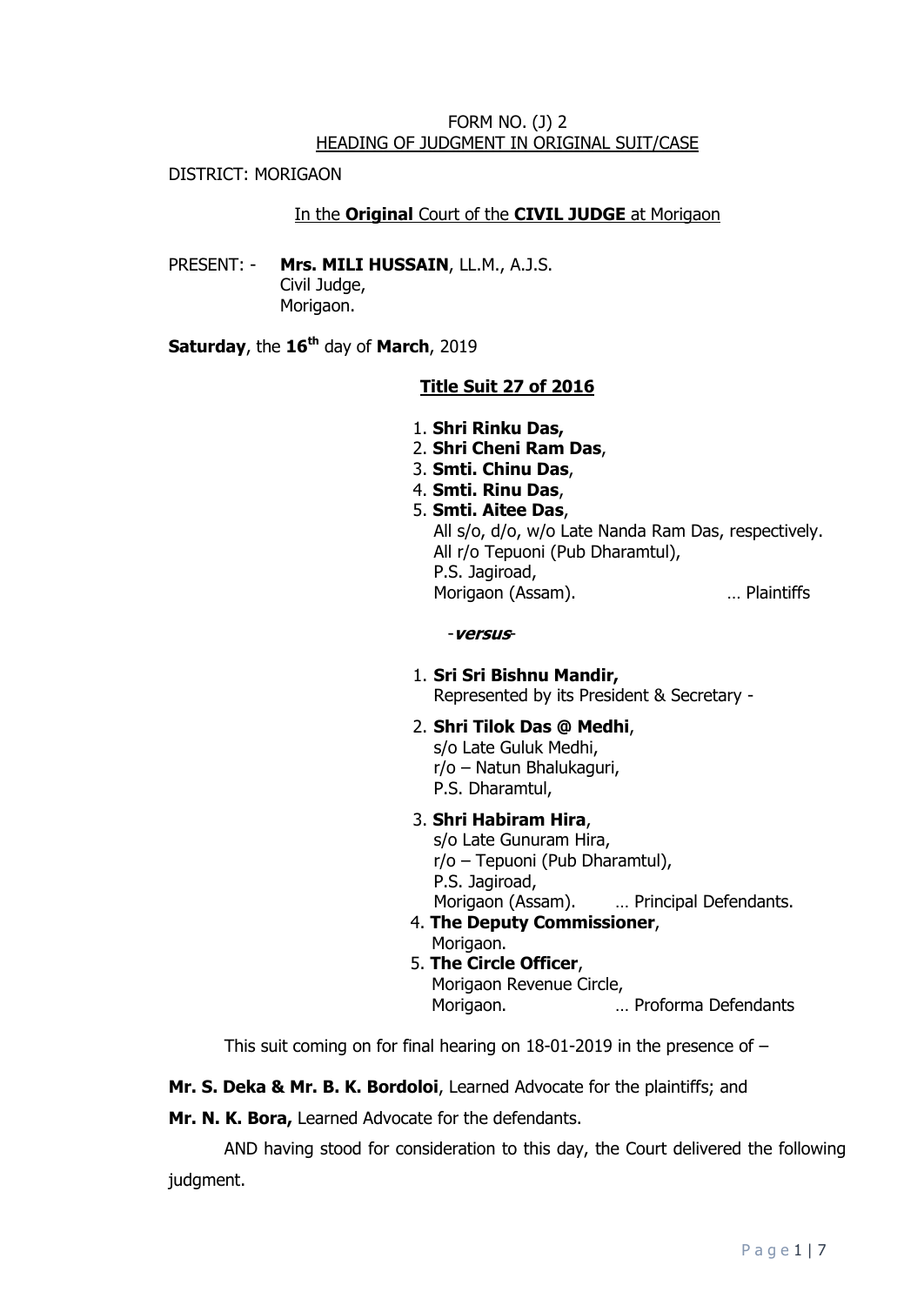#### **JUDGMENT**

1. This is a suit for declaration of right to use over suit schedule-A land and permanent injunction etc.

2. Plaintiffs' suit sans unnecessary details shows that a plot of land measuring 25 feet width and 20 feet length covered by Sarkari Dag No.221 of Pub-Dharamtul under Uttarkhola Mouza, Morigaon (here-in-after referred to Schedule-A). Plaintiffs' contention reveals that they are using Schedule-A land for more than 50 years as their only path for ingress and egress to the main NH 37 along with other users who resides nearby NH 37 or any other public road. Plaintiffs are poor schedule caste people running a temporary Pan-Shop measuring 6 ft. width x 8 ft. length on the road side of aforesaid NH 37 for more than 20 years and earning livelihood. That forefathers of plaintiffs as well as defendants with general public set up one Bishnu Mandir long ago for worship by villagers of Tepouni. Presently defendant No.2 and defendant No.3 are President and Secretary respectively of said Bishnu Mandir Management Committee. They along with other officer bearers of Bishnu Mandir is trying to occupy the suit land for the purpose of setting up a market. Plaintiffs' denied to vacate the suit premises, so defendants boycotted the plaintiffs and also filed a criminal case against them before the Executive Magistrate. Plaintiffs asserts legitimate user of aforesaid suit land for time immemorial. Defendants, on 15.09.16 and 16.09.16, threatened plaintiffs that they will evict plaintiff's Pan-shop with the help of proforma defendant No.4 & 5. Hence, this suit.

3. Written Statement of defendants No.1 to 3 filed jointly shows that suit is barred by National Highway Authority Act, as Schedule-A belongs to National Highway Authority of India. It is contended that Dag No.221 (suit dag) contains an area of 4 Bighas - 4 Kathas at Pub-Dharamtul Kissam and NH 37 has been running over said Dag No.221. A strip of land that remained by the side of the National Highway is the suit land. Defendants refuted that suit is hit by law of limitation and for non-joinder and mis-joinder of necessary parties. Defendants admitted setting up of Bishnu Mandir by public of greater Dharamtul village and that defendant No.2 and 3 are President and Secretary of said Mandir. Plaintiffs used their path to ingress and egress to National Highway before four lining of National Highway started. The other people resides with the plaintiff did not dispute during last 100 years, but plaintiffs are very rigid and they wanted to use Schedule-A land which is in used by Sri Sri Bishnu Mandir for about 100 years more. Defendants' case is that schedule-A land is in possession of Sri Sri Bishnu Mandir for last 100 years or more and covered by Sarkari Dag No.510. Original pattadar Nandeswar Das gave up said land for use by Sri Sri Bishnu Mandir which comprises in Dag No.510, which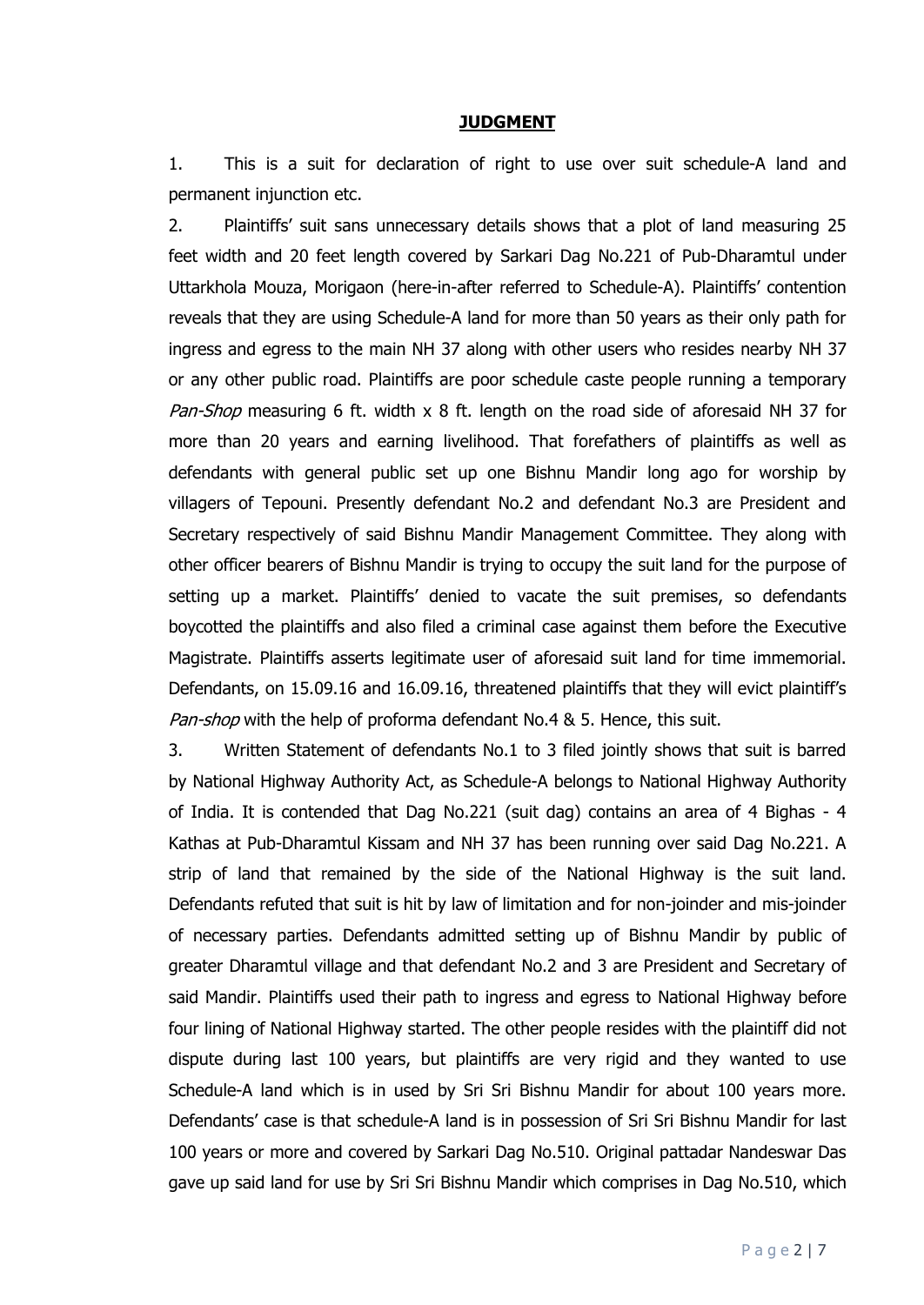was Dag No.274 earlier covering an area 1B-2K-4Ls covered by A.P.No.13(15). Out of said 1B-2K-4Ls, an area of 1B-10Ls was occupied by National Highway of India vide land Acquisition Case No. 41/1968. After said acquisition, 1K-14Ls in Dag No.274 of A.P.No.15 remained in possession of Sri Sri Bishnu Mandir. Thereafter, again vide NRQ.11/2006/304 dated 1.10.2008, said 1K-14Ls was acquired from possession of Sri Sri Bishnu Mandir. Thereafter, the remaining land of Dag No.274 was amalgamated with other Sarkari dag and 1Bigha – 8 Lessa under Dag No.510 became new Sarkari Dag.

Defendants' case is that plaintiff illegally and forcefully constructed his *Pan-shop* (measuring 6 ft. width and 4 ft. length) over Dag No.221, which is a Sarkari dag and is attached to National Highway with no gap in between. Actually Sri Sri Bishnu Mandir have been in occupation of land containing in Dag No. 510 for more than 100 years and Mandir received compensation for acquisition of land also. Plaintiff constructed the pan shop after filling the Schedule-A illegally and raised illegal construction. Hence, defendants prayed for dismissal of the suit.

4. Proforma defendants filed written statement contending that the suit is not maintainable due to relevant provisions of National Highway Authority Act. It is contended that the suit is hit by non-joinder of necessary party and that the suit has no cause of action and that the suit is hit by the law of limitation. Proforma defendants contended that the 25 ft. wide x 20 ft. length covered by sarkari dag no. 510 which was possessed by Sri Sri Bishnu Mandir since long back and the land acquisition compensation was awarded to Sri Sri Bishnu Mandir after the acquirement of land from it. Proforma defendants contended that the alleged pan shop was constructed illegally and that there is no path way as alleged. Proforma defendants denied the plaintiffs' allegations and prayed for dismissal of the suit with costs.

5. On perusal of pleadings, this Court framed the following issues on 17.08.2017:

#### **ISSUES IN SUIT**

- 1. Whether there is cause of action for the suit?
- 2. Whether suit is barred by limitation?
- 3. Whether the suit is hit by non-joinder of necessary parties?
- 4. Whether plaintiff has right, title and interest over schedule-A land?
- 5. Whether plaintiff is entitled to a decree as prayed for? To what other relief(s) plaintiff is entitled to?

6. Plaintiffs adduced evidence of Smti. Aitee Das as P.W.1, Shri Rinku Das as P.W.2, exhibited certain documents. Defendants also adduced evidence of Shri Tilak Das as D.W.1. All the witnesses were cross-examined by either side.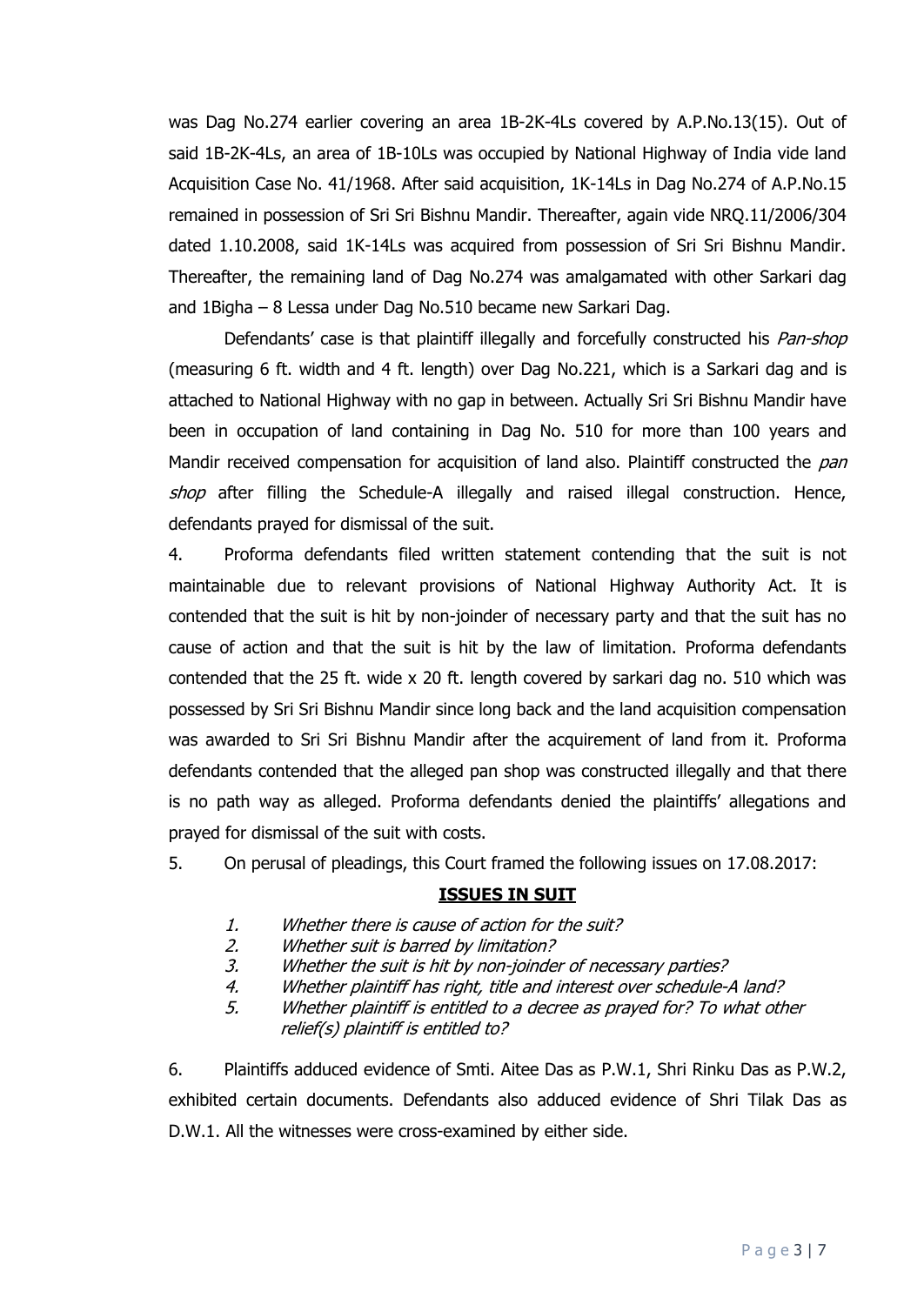7. I have heard **Mr. S. Deka & Mr. B. K. Bordoloi**, learned counsel for the plaintiff and **Mr. N. K. Bora**, learned counsel for the defendants. I have also carefully and attentively gone through the evidence-on-record. My decision on the issues is as under.

# **DISCUSSION, DECISIONS & REASONS FOR SUCH DECISION**

# **ISSUE No.3**

8. The defendants have contended that the suit is hit by non-joinder of necessary parties as the Schedule 'A' land was acquired by the State Government for the purpose of National Highway. Though it has not been mentioned as to for whose absence, the constitution of the suit is defective, but the contention made in paragraph 3 of the written-statement implies that the suit is bad for non-joinder of National Highway Authority of India.

9. Non-joinder of parties refers to a situation in which those parties whose presence is essential and in whose absence no effective decree can be passed by the Court have not been impleaded. A perusal of the plaint reveals that the plaintiffs have not claimed any relief against the National Highway Authority of India. Plaintiff is the *dominus* litis. Plaintiffs cannot be forced to implead a party against whom he claims no relief. Moreover, the defendants have not led any cogent evidence to hold that the presence of NHAI is necessary for valid constitution of the suit. In such premises, I am of opinion that the suit is not bad for non-joinder of necessary parties. Issue No. 3 is decided in the negative and for the plaintiffs.

# **ISSUE No. 4**

10. This is cardinal issue. Let me unfurl the relevant evidence. P.W.1 Aitee Das and P.W.2 Rinku Das have reiterated the contentions of the plaint in material particulars. P.W.2 has also identified the trace map as **Exhibit 1**, jamabandis as **Exhibits 2** and **3** and notice issued by Circle Officer as **Exhibit 4**.

11. In cross-examination, P.W.1 deposed that she has her myadi patta land 20 feet from the National Highway and that she has a shop on land five feet from the National Highway. P.W.1 deposed that her shop is on the land of National Highway. P.W.1 further deposed that when she set up her shop, she did not took any permission from the Panchayat authority.

12. P.W.2 deposed in cross-examination that the suit land is a government land situated besides the National Highway. P.W.2 deposed that he has received eviction notice in respect of the suit land where his shop stands.

13. D.W.1 Tilak Das deposed by substantiating the contentions made in the written-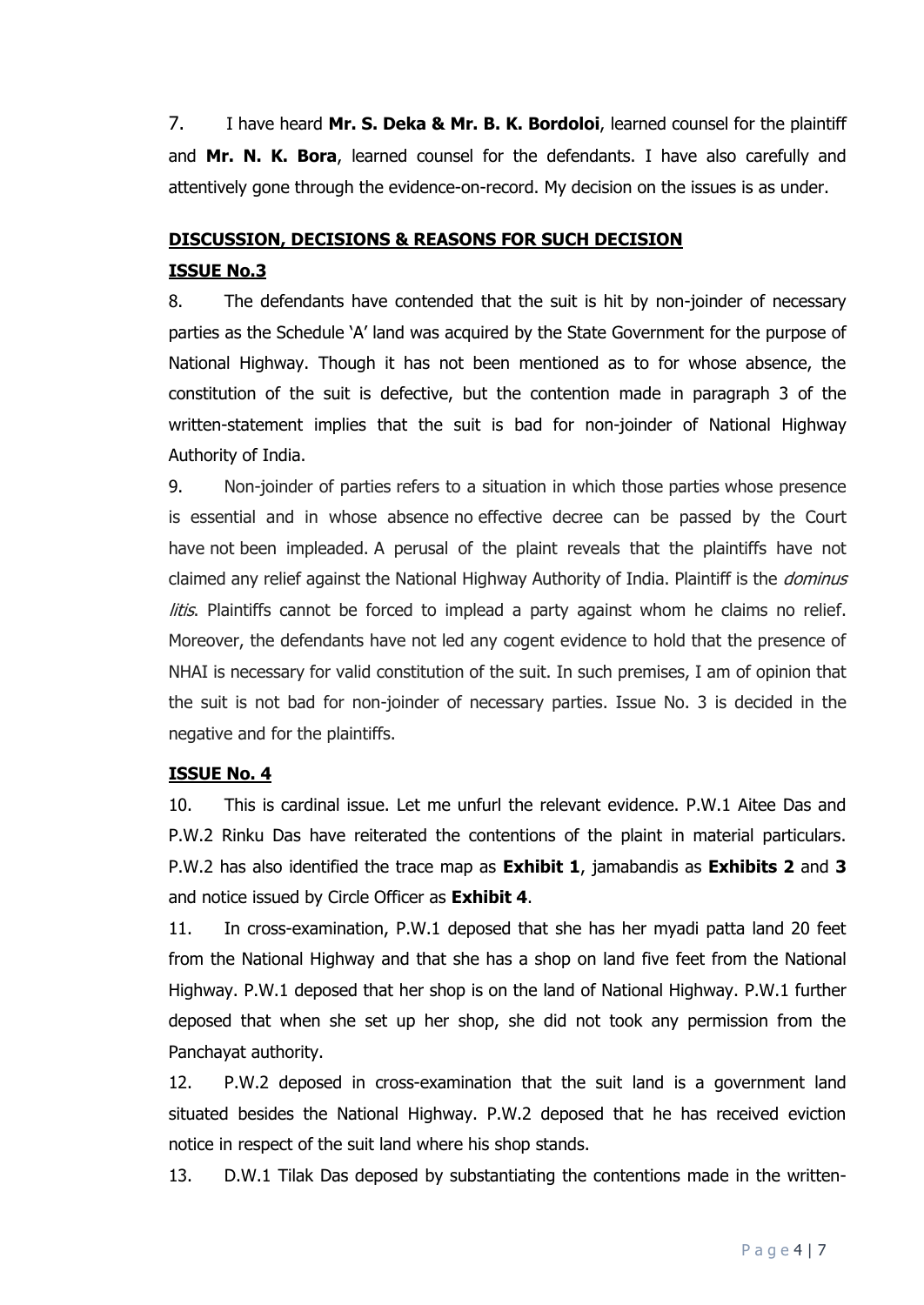statement. D.W.1 deposed in cross-examination that the plaintiffs' shop is situated 5-6 feet away from the National Highway.

14. It emerges out from the oral evidence that the Schedule 'A' land measuring 25 ft. wide and 20 ft. length is covered by sarkari dag no. 221 under Uttarkhola mouza. The plaintiffs through P.W.1 and P.W.2 have categorically admitted that their shop is on the land of National Highway and that they have not taken permission from any authority at the time of setting up the shop thereon.

15. The regulation of construction on Highway Land for public utilities, drains, etc. is governed by the **Control of National Highways (Land and Traffic) Act, 2002**. Section 38 of the said Act provides that no person other than a Highway Administration or a person authorised by such Administration in this behalf shall construct, install, shift, repair, alter or carry any poles, pillars, advertisement towers, transformers, cable wire, pipe, drain, sewer, canal, railway line, tramway, telephone boxes, repeater station, street, path or passage of any kind on highway land or across, under or over any Highway except with the prior permission in writing of the Highway Administration for such purpose. Admittedly, the plaintiffs have failed to show that they took prior permission in writing from the authority concerned while setting up the shop on National Highway land. Moreover, the plaintiffs have claimed the right over the suit land by virtue of purchase but there is no document to substantiate the said claim, as such, the plea of purchase fails.

16. The plaintiffs' reliance on **Exhibits 1** to **3** do no aid them so far as claiming a declaration of their right over the Schedule 'A' land. As the land is situated on sarkari dag no.221, the Circle Officer, a competent authority, has acted as per law by issuing an eviction notice **Exhibit 4** but a careful perusal of said eviction notice reveals that it pertains to two lechas land out of 1K-14L land under reconverted sarkari dag no. 510 of earlier eksona patta no. 13 dag no. 274 acquisitioned by the National Highway. Thus, it is clear that there is a variance between pleading and evidence and in such circumstances, the plaintiffs cannot claim an equitable relief of declaration when they have been unable to probabilise their right over the Schedule 'A' land either through documentary or oral evidence.

17. Plaintiffs having claimed decree for declaration of their right, burden is on them to establish that they have right over the suit land but they failed to discharge their burden. Situated thus, having failed to probabilise their right, the plaintiffs are not entitled to a declaration of their right over the suit land. Issue No. 4 is decided in the negative and against the plaintiffs.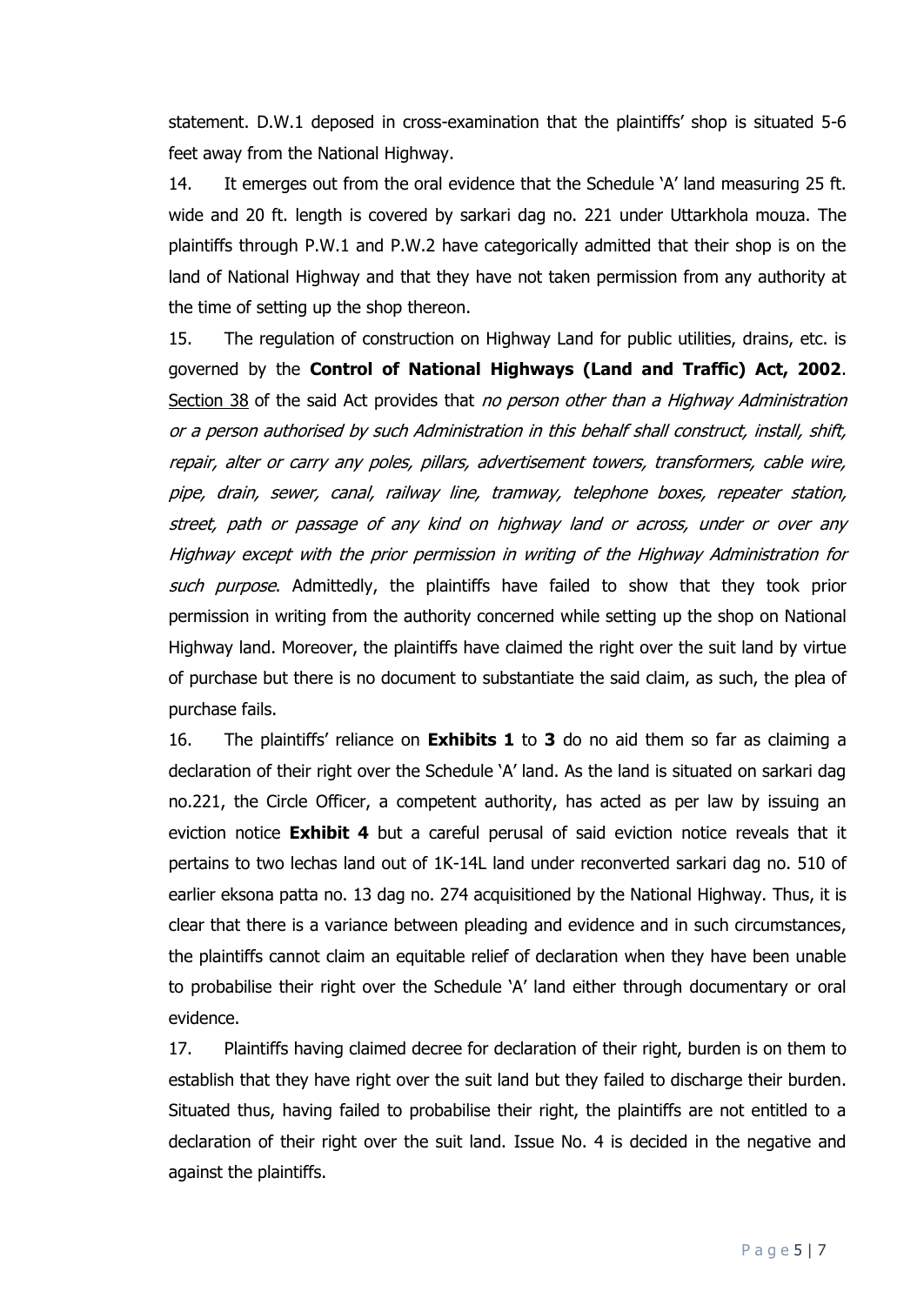### **ISSUE No. 2**

18. The suit is for declaration and permanent injunction. Plaintiffs pleaded that the cause of action for the suit first arose on 03-09-2016, the date on which the principal defendants filed a case under Section 107 CrPC. Thus, the plaintiffs' right to sue first accrued on 03-09-2016. Needless to add, the present suit is governed by Article 58 of the Limitation Act. The suit was filed on 22-09-2016. Hence, the suit is within the period of limitation. This Issue is decided in the negative and for the plaintiffs'.

# **ISSUES No. 1 and 5**

19. In the present suit, the plaintiffs have impleaded the Deputy Commissioner and the Circle Officer as proforma defendants who are public officials but the State of Assam has not been made a party defendant, which is contrary to the mandatory provision of Order XXVII Rule 5A of the CPC. Moreover, notice under Section 80 CPC was not served upon the said public officials, which is also mandatory and explicit. Considering the discussions made hereinabove, it can be inferred that the plaintiffs' suit has no cause of action.

20. The plaintiffs' suit is for declaration and permanent injunction. The relief of declaration and permanent injunction being consequential ones, is governed by Section 34 of Specific Relief Act. As the plaintiffs failed to obtain declaration, they will not be entitled to the other reliefs, as claimed by them. Therefore, granting of other reliefs depends upon the declaration sought. As the plaintiffs failed to probabilise their right over the suit land, hence, it is pellucid that the plaintiffs' are not entitled to the decree and reliefs as prayed for.

21. Both the Issues are decided in the negative and against the plaintiffs.

# **ORDER**

- 22. The plaintiffs' suit is dismissed on contest with costs.
- 23. Prepare a decree accordingly.

GIVEN under my hand and seal of this Court on this  $16<sup>th</sup>$  day of March, 2019 at Morigaon.

> (**MILI HUSSAIN**) Civil Judge, Morigaon.